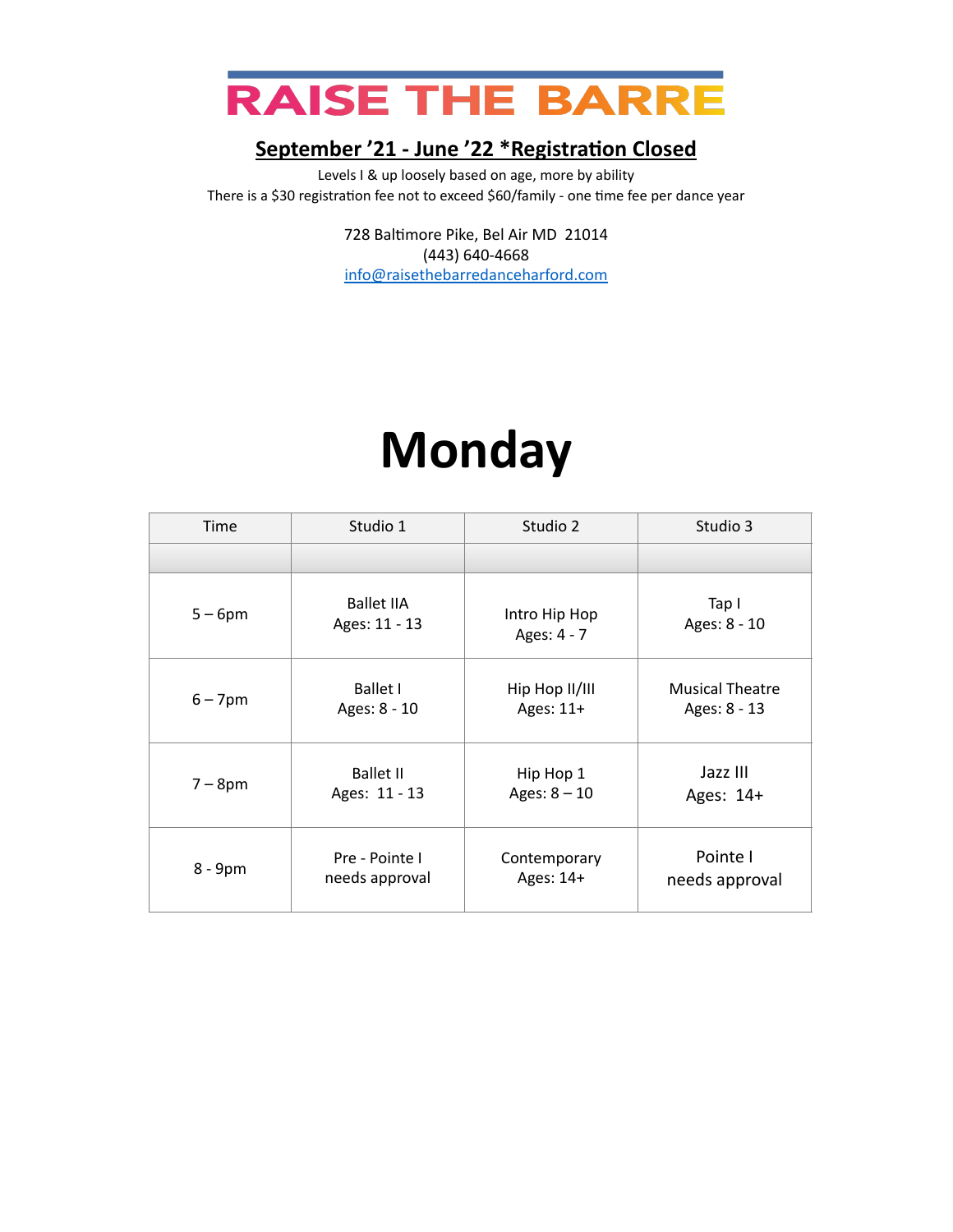

Levels I & up loosely based on age, more by ability There is a \$30 registration fee not to exceed \$60/family - one time fee per dance year

> 728 Baltimore Pike, Bel Air MD 21014 (443) 640-4668 [info@raisethebarredanceharford.com](mailto:info@raisethebarredanceharford.com)

### **Tuesday**

| Time             | Studio 1                         | Studio 2                 | Studio 3                      |
|------------------|----------------------------------|--------------------------|-------------------------------|
| $9:30 - 10:15am$ | Pre-Ballet/Tap<br>Ages: 3 - 4    |                          |                               |
|                  |                                  |                          |                               |
| $5 - 6pm$        | <b>Ballet IA</b><br>Ages: 8 - 10 |                          | Intro Ballet<br>Ages: 3.5 - 5 |
| $6 - 7$ pm       | Jazz I<br>Ages: 8 - 10           | Tap II<br>Ages: 11 - 13  | Lyrical III<br>Ages 14+       |
| 7 - 8pm          | <b>Ballet III</b><br>Ages: 14+   | Jazz II<br>Ages: 11 - 13 | Lyrical I<br>Ages: 8 - 10     |
| 8 - 9pm          | Lyrical II<br>Ages: 11-13        | Tap III<br>Ages: 14+     |                               |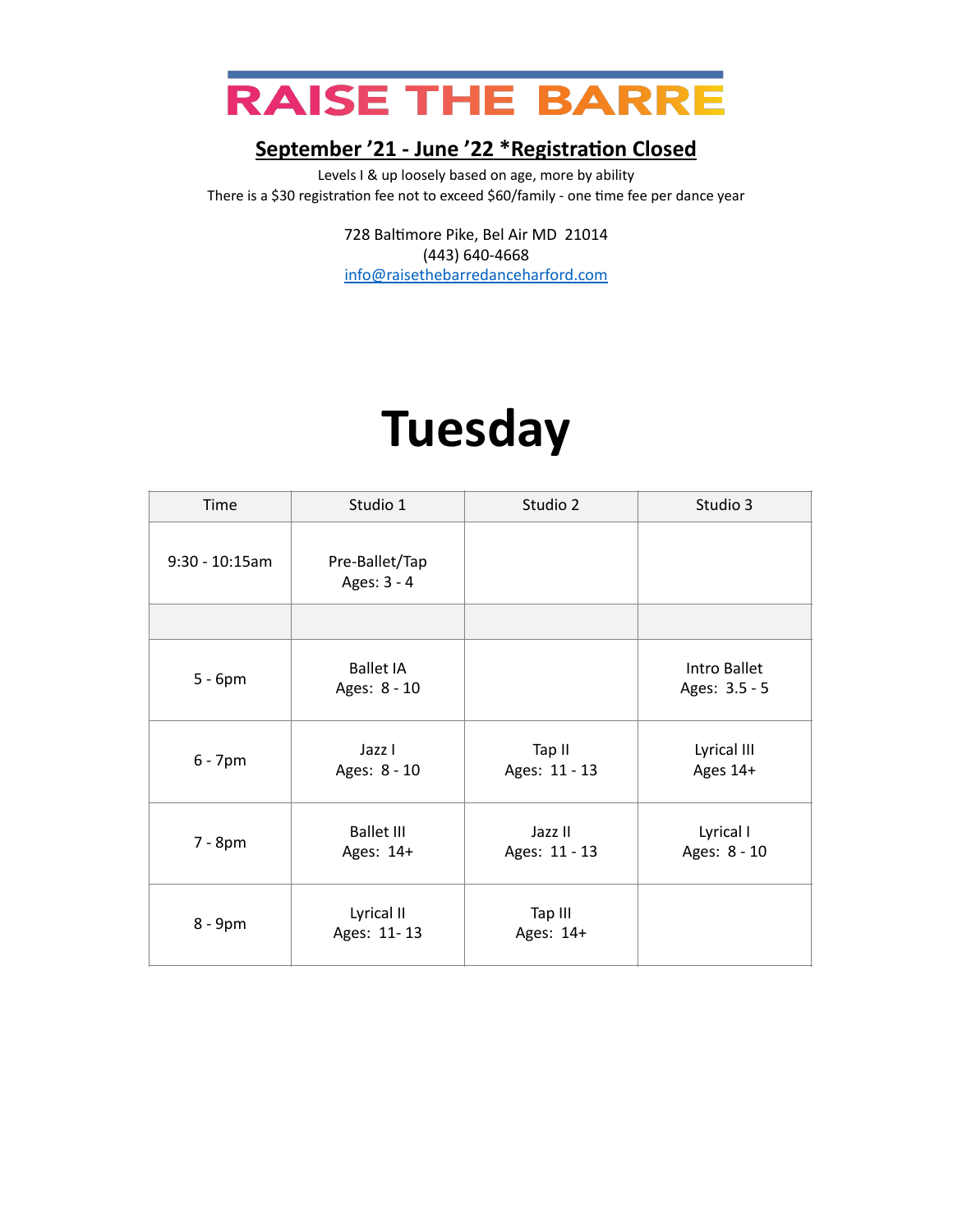

Levels I & up loosely based on age, more by ability There is a \$30 registration fee not to exceed \$60/family - one time fee per dance year

> 728 Baltimore Pike, Bel Air MD 21014 (443) 640-4668 [info@raisethebarredanceharford.com](mailto:info@raisethebarredanceharford.com)

### **Wednesday**

| Time              | Studio 1                                                    | Studio 2                      | Studio 3                    |
|-------------------|-------------------------------------------------------------|-------------------------------|-----------------------------|
| $9:30 - 10:15$ am | Pre-Ballet/Tap<br>Ages: $3 - 4$                             |                               |                             |
|                   |                                                             |                               |                             |
| 4:30 - 5:15pm     |                                                             |                               |                             |
| $5 - 6$ pm        | <b>Ballet Technique</b><br>*non performance<br>Ages: 9 - 13 | Intro Tap/Jazz<br>Ages: $4-6$ |                             |
| $6 - 7$ pm        | <b>Beginner Ballet</b><br>Ages: 5 - 7                       |                               | Modern I/II<br>Ages: 9 - 13 |
| 7 - 8pm           | Improv/Choreography<br>Ages: 9+                             |                               |                             |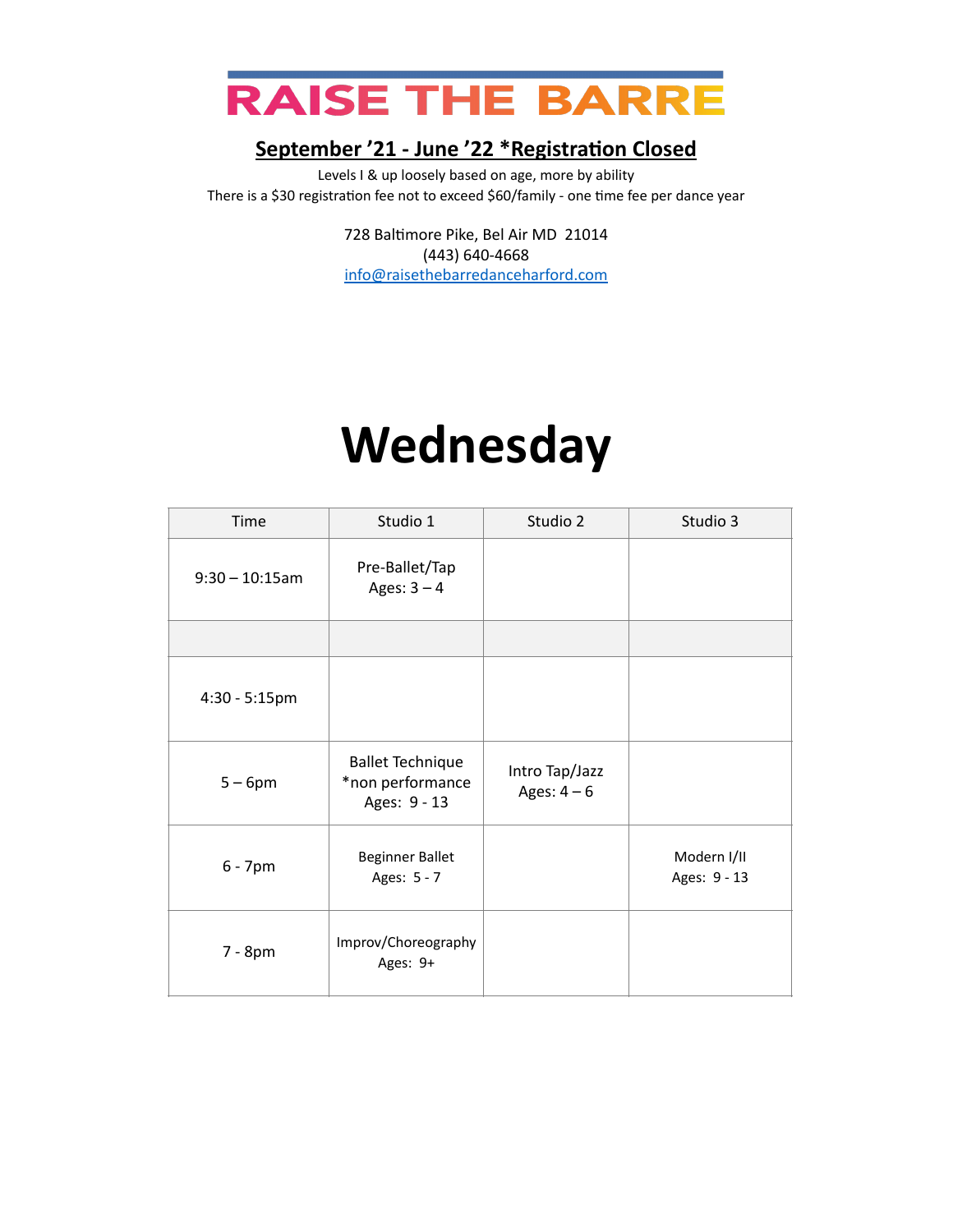

Levels I & up loosely based on age, more by ability There is a \$30 registration fee not to exceed \$60/family - one time fee per dance year

> 728 Baltimore Pike, Bel Air MD 21014 (443) 640-4668 [info@raisethebarredanceharford.com](mailto:info@raisethebarredanceharford.com)

### **Thursday**

| Time       | Studio 1                                                    | Studio 2                              | Studio 3                                                |
|------------|-------------------------------------------------------------|---------------------------------------|---------------------------------------------------------|
| $5-6$ pm   | <b>Acro for Dancers</b><br>Ages: $8 - 13$<br>needs approval | <b>Beginner Ballet</b><br>Ages: 5 - 7 | <b>Beginner Jazz</b><br>Ages: 5-7                       |
| $6 - 7$ pm |                                                             | <b>Beginner Tap</b><br>Ages: 5 - 7    |                                                         |
| $7 - 8$ pm |                                                             |                                       | <b>Ballet Technique</b><br>Ages: 11+<br>non performance |
| 8 - 9pm    |                                                             |                                       | Pointe II<br>needs approval                             |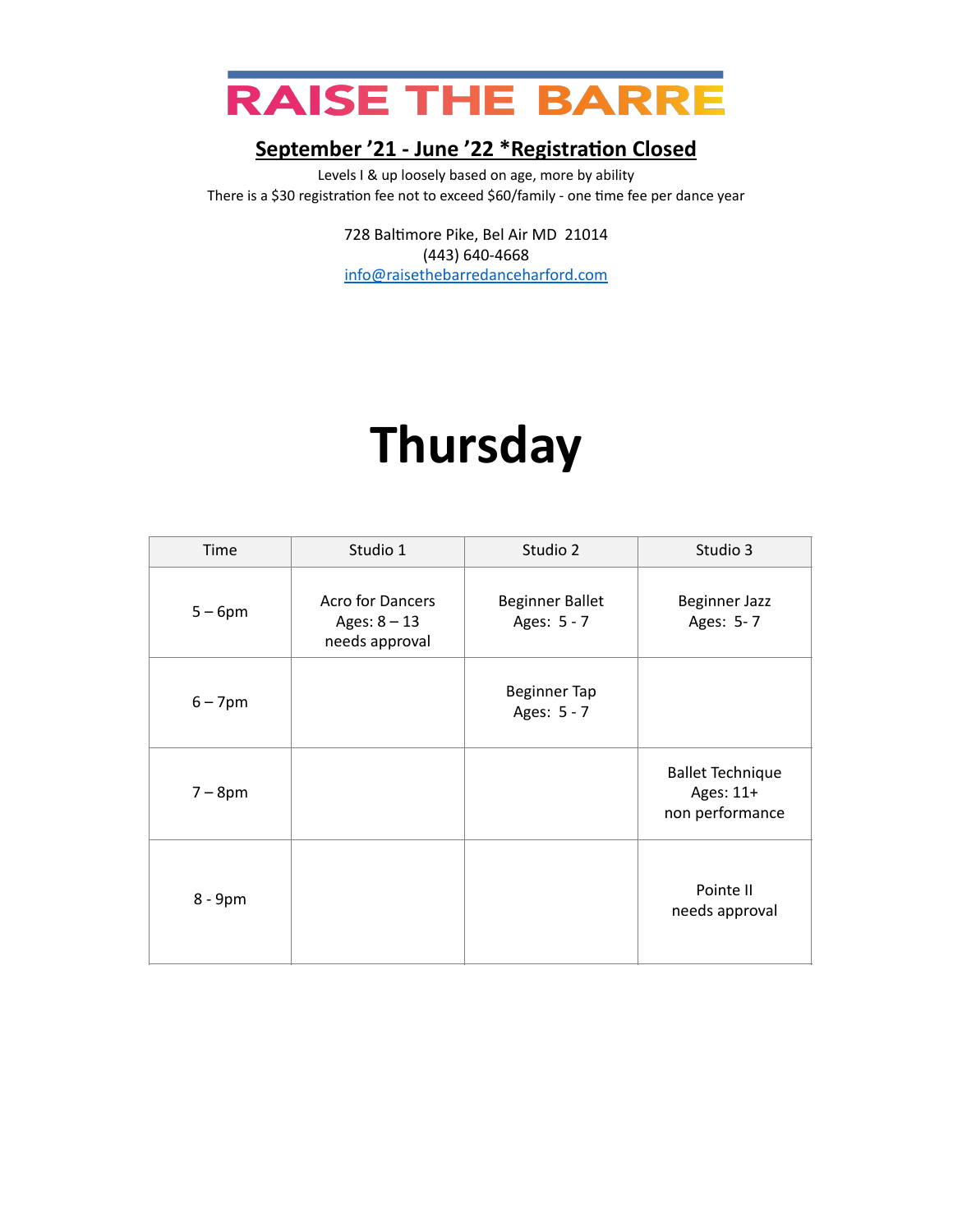

Levels I & up loosely based on age, more by ability There is a \$30 registration fee not to exceed \$60/family - one time fee per dance year

> 728 Baltimore Pike, Bel Air MD 21014 (443) 640-4668 [info@raisethebarredanceharford.com](mailto:info@raisethebarredanceharford.com)

# **Friday**

| Time         | Studio 1           |  |
|--------------|--------------------|--|
|              |                    |  |
| $4:30 - 8pm$ | Company Rehearsals |  |